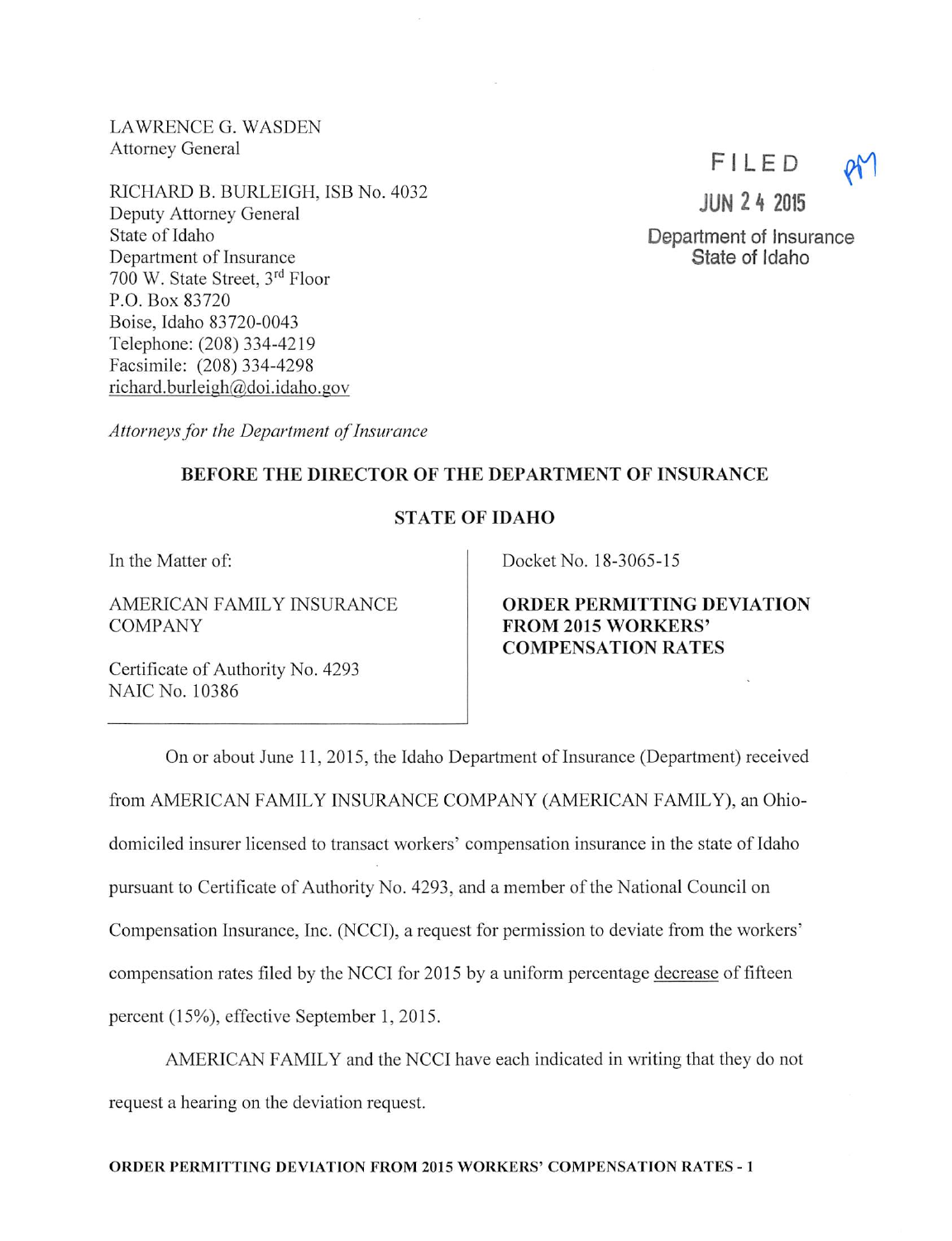The Department's Director (Director), having reviewed and being fully apprised of AMERICAN FAMILY's request to deviate from the Idaho workers' compensation premium rates filed by the NCCI for 2015, and the requirements of Idaho Code  $\S$  41-1614, has determined that the requested rate deviation is justified.

NOW, THEREFORE, IT IS HEREBY ORDERED, pursuant to Idaho Code § 41-1614, that AMERICAN FAMILY's request to deviate by a uniform percentage decrease of fifteen percent (15%) from the workers' compensation rates filed by the NCCI for 2015, exclusive of terrorism rates, is GRANTED. This deviation from the Idaho workers' compensation premium rates filed by the NCCI for 2015 shall take effect on September 1, 2015, and shall remain in effect for one year from that date unless terminated sooner with the approval of the Director.

DATED this  $\geq$  day of June, 2015.

STATE OF IDAHO DEPARTMENT OF INSURANCE

Lamera

DEAN L. CAMEROI Director